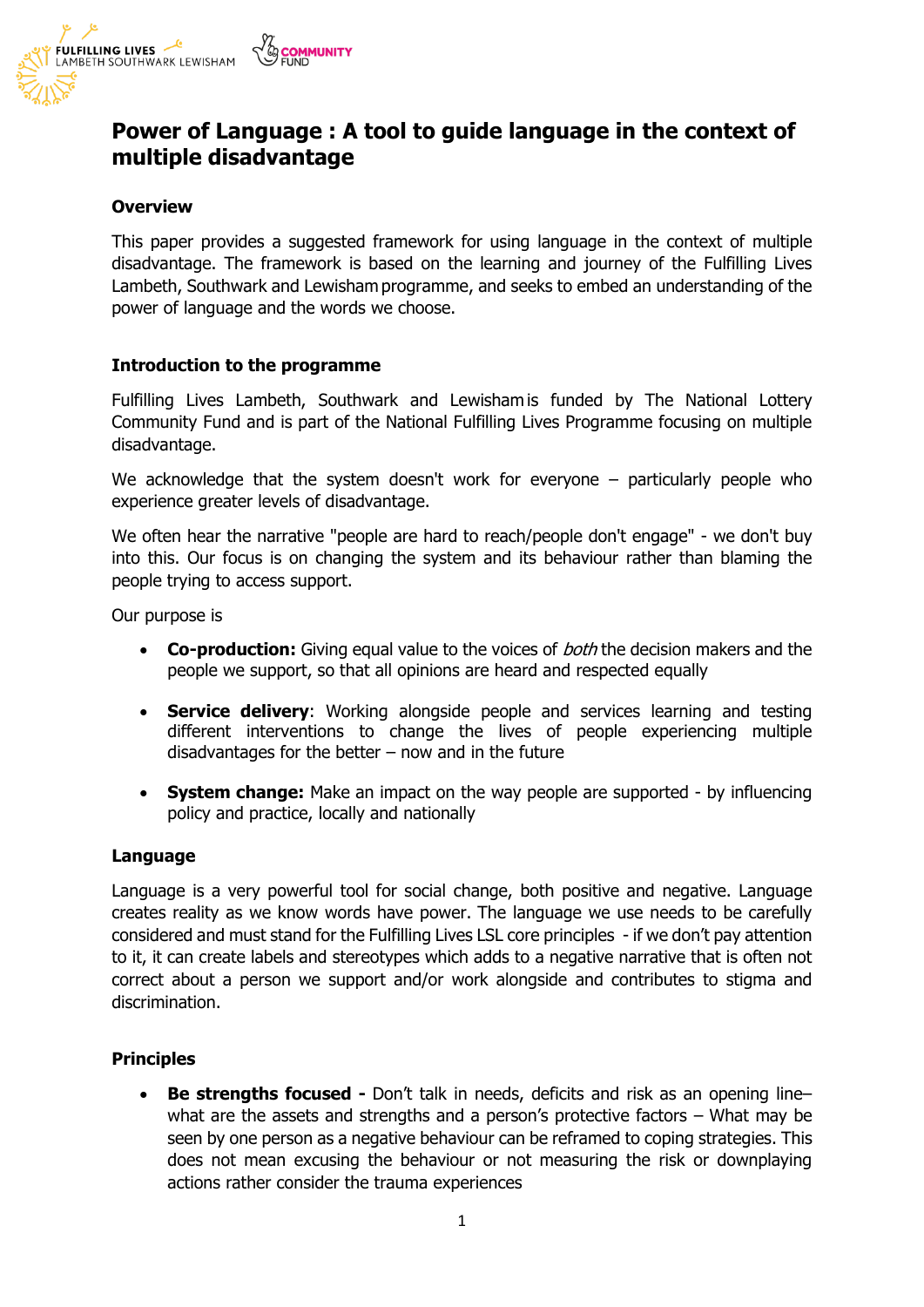

- **Be human** Consider the full picture of the person/ group of people their strengths social connectedness, community contributions, political spiritual etc Talk of their own agency as opposed to just needs
- **Be kind and compassionate in the tone we use-** think about the words we use that are kind and compassionate
- **See the full picture** it is the programmes responsibility to address and compassionately challenge stigma and discrimination experienced by the people we work alongside and support others to see their full picture - compassionately challenge misperceptions including our own
- **No size fits all** everyone is an individual with different strengths and assets
- **Sense of identity and connectedness and belonging** of to their communities such as personal, spiritual, religion political, social, cultural - not just service or needs led
- **Don't objectify** using the word "our" ambassador objectifies the person (could also apply to teams etc)
- Understand the label/diagnosis but **don't label the whole person** for example a person diagnosed with schizophrenia NOT a person who is schizophrenic
- **Listen deeply** Everyone has sparkly moments when you truly listen!
- **Be aware of our own unconscious bias** Think about the presenting behaviours within a context and try to understand their experience through their experience rather than our own perception
- **Systemic understanding and system learning**
- **Reframe behaviours and acknowledge that they are contextual**, for example - coping strategies to survive
- **Informed approaches** we commit to being on a learning journey to understand the impact of people's experiences for them such as the understanding of trauma, intersectionality and cultural humility
- **Solution focused –** breeding negativity feeds it and we are all equally responsible for the impact we have on others  $-$  if there is a problem  $-$  talk about it to the right person and seek solutions
- **Relational** often the needs of the person is focused on when we should also focus on the relationships that are equally important - those relationships that are visible or not, that can be repaired or ruptured
- **Understand intersecting identities** acknowledge and understand people's experiences are impacted by intersecting identities

# **Words we agree on at Fulfilling Lives LSL**

## **Words Dos:**

• Experiencing multiple disadvantages described for the purpose of the programme as interconnecting experiences of mental ill health, homelessness or insecure housing, substance use and or history of offending - experience of exploitation

• People we work alongside or people we support - not labels such as beneficiaries, clients, service users

• People accessing services - (outside of FLLSL) not labels such as beneficiaries, clients, service users

• People who experience multiple disadvantages replaces people who faces multiple disadvantages

Substance use not substance misuse or abuse (misuse is judgemental)